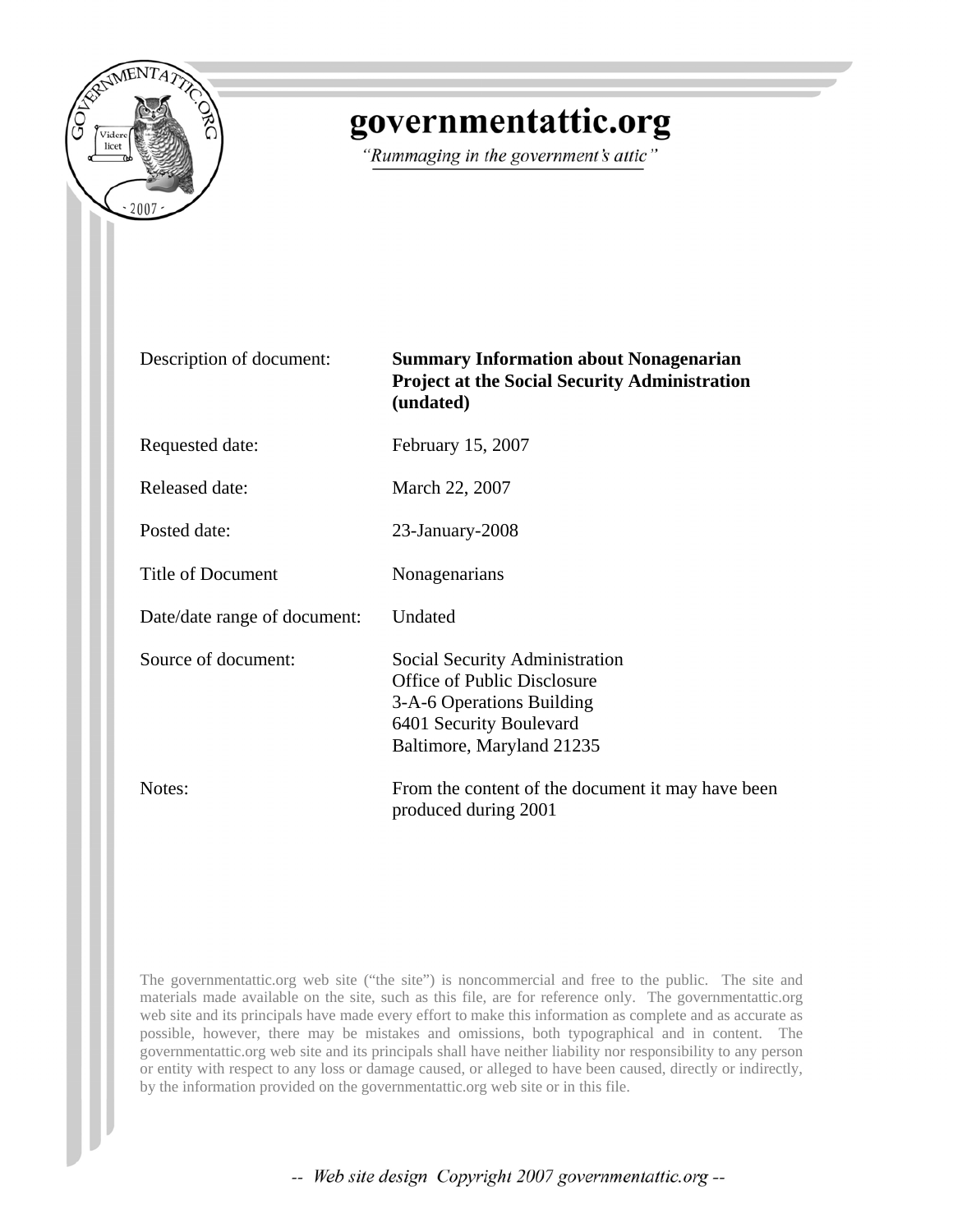

Refer to: S9HB: PV2704

March 22, 2007

I am responding to your Freedom of Information (FOIA) request dated February 15, 2007, seeking available records on the Nonagenarian Project at the Social Security Administration (SSA), which evaluated whether individuals in their 90s who were receiving benefits were actually alive and entitled to those benefits.

SSA initiated the Nonagenarian Project in 1989 for the purpose of verifying that older beneficiaries were properly receiving their benefits; determining that any needed representative payees were in place; and eliminating any possible fraud activities.

In 1999, the project evolved into having field offices initiate contact with 87,955 Title II and Title XVI claimants who were born in 1900 and 190I and had attained age 99 and 98 respectively. Of those cases, 17,590 had already been terminated for death prior to the contact; 119 had already been contacted by the field offices; and 64 had erroneous date of birth information so these should not have been a part of the project.

Of the remaining 70,182 cases:

-144 were terminated;

!'165 were suspended; and

 $-40$  were referred to the Office of the Inspector General

There was \$4.9 million in overpayments of which \$0.6 million was recovered by the time the project was suspended in May, 2000 due to budget constraints.

For your convenience, I am also enclosing a copy of a fact sheet on this subject located on our website at: http://www.ssa.gov/history/ssa/ssa2000chapter6.html. Please note that this website contains archived or historical documents and may not reflect current policies or procedures.

There is no fee for processing this request.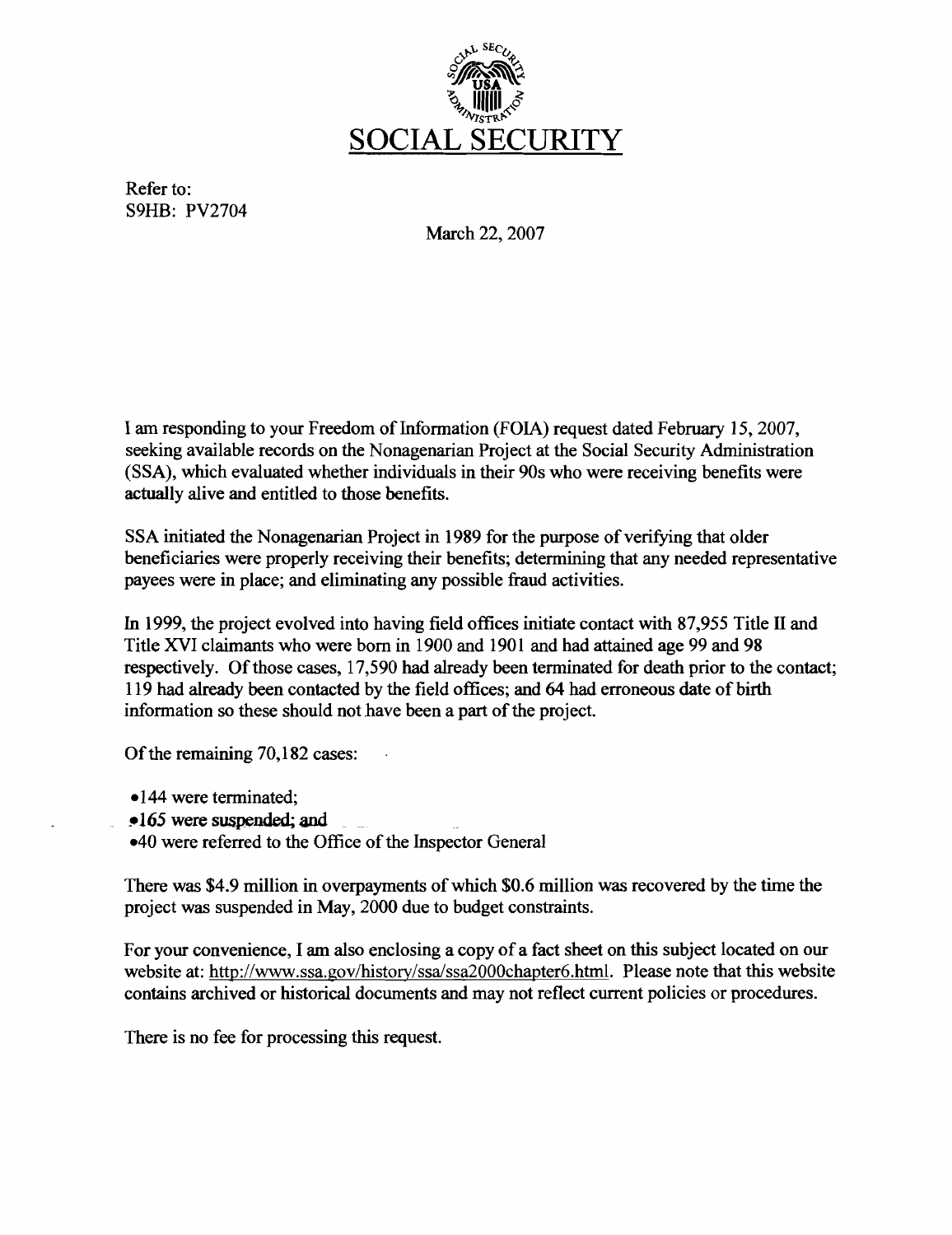If you disagree with this decision, you may request a review. Mail your appeal within 30 days after you receive this letter to the Executive Director for the Office of Public Disclosure, Social Security Administration, 6401 Security Boulevard, Baltimore, Maryland 21235. Mark the envelope "Freedom of Information Appeal."

There is no fee for this service. I hope you find this information helpful.

Sincerely, Wille J. Polk

Willie J. Polk Freedom of Information Officer

Enclosure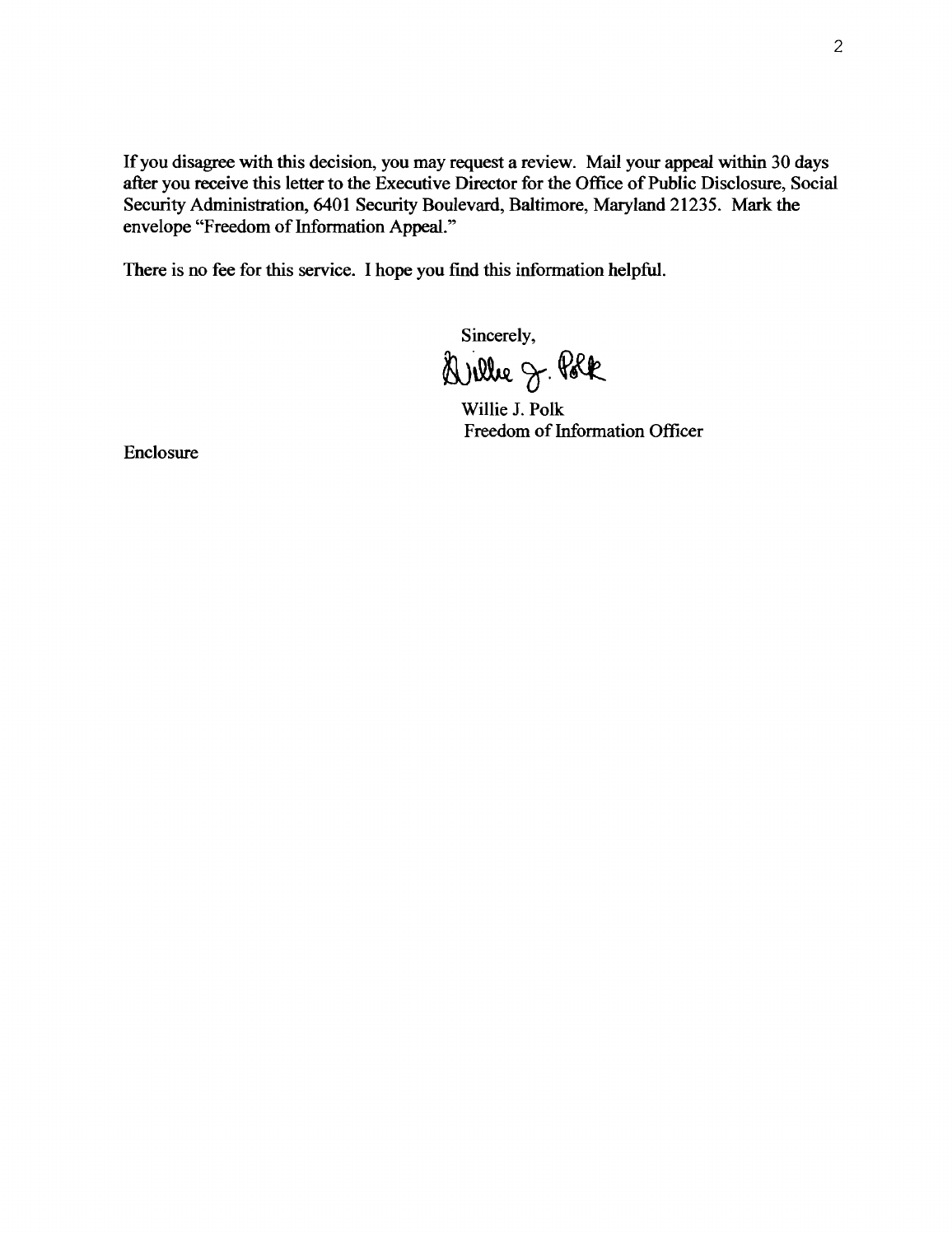## **NONAGENARIANS**

The Nonagenarian Project was an SSA initiative that began in 1989 for the purpose of verifying that the Agency's oldest beneficiaries were properly receiving their benefits, that any needed representative payees were in place, and to eliminate any possible fraud activities. It was another tool in the Agency's "seamless attack" against fraud, waste, and abuse.

In 1999, the project required FOs to contact Titles II and XVI beneficiaries who were born in 1900 and 1901 and attained ages 99 and 98, respectively in 1999. The Agency began using its Intranet to control Nonagenarian cases and information more efficiently. Results of the 1999 project were as follows:

87,955 beneficiaries were initially selected.

17,590 cases were terminated for death before the FO attempted the contact, 119 cases were identified as already having a personal contact, and 64 cases had an erroneous date of birth. This left 70,038 to be contacted.

5,944 of those contacted—8.4 percent—were found to be in need of a representative payee.

144 claimants died at least six months prior to the compilation of the initial data files, but their death had not yet been reported to the Agency. Out of the 144 cases, 90 claimants were receiving direct deposit. In addition, 118 claimants were receiving Title II benefits only; seven were Title XVI recipients only, and 19 claimants were receiving both types of benefits. These cases involved monthly benefits totaling \$78,021.10 and overpayments totaling  $$4,897,850.43$  as of November 30, 1999. Of this amount, \$614,269.85 has already been recovered.

Another 165 beneficiaries, involving monthly benefits totaling \$102,132.01 were suspended because the FO, after extensive research, was unable to locate them. Some 40 of these cases were referred to OIG for investigation. The remaining cases were to be referred to OIG if the claimants were still not located within 45 days of the suspension action.

The Agency decided to suspend the Nonagenarian Project as of May 25, 2000 due to budget constraints. The Project was scheduled to include people born in 1902 with an estimated nationwide volume of 48,947, including both Titles II and XVI benefit cases.

Negotiations continued with HCFA to pursue a national Medicare Non-Utilization computer matching agreement as part of the Nonagenarian Project. Initially, SSA would use this agreement to request data on current beneficiaries on SSA roles over age 90 with